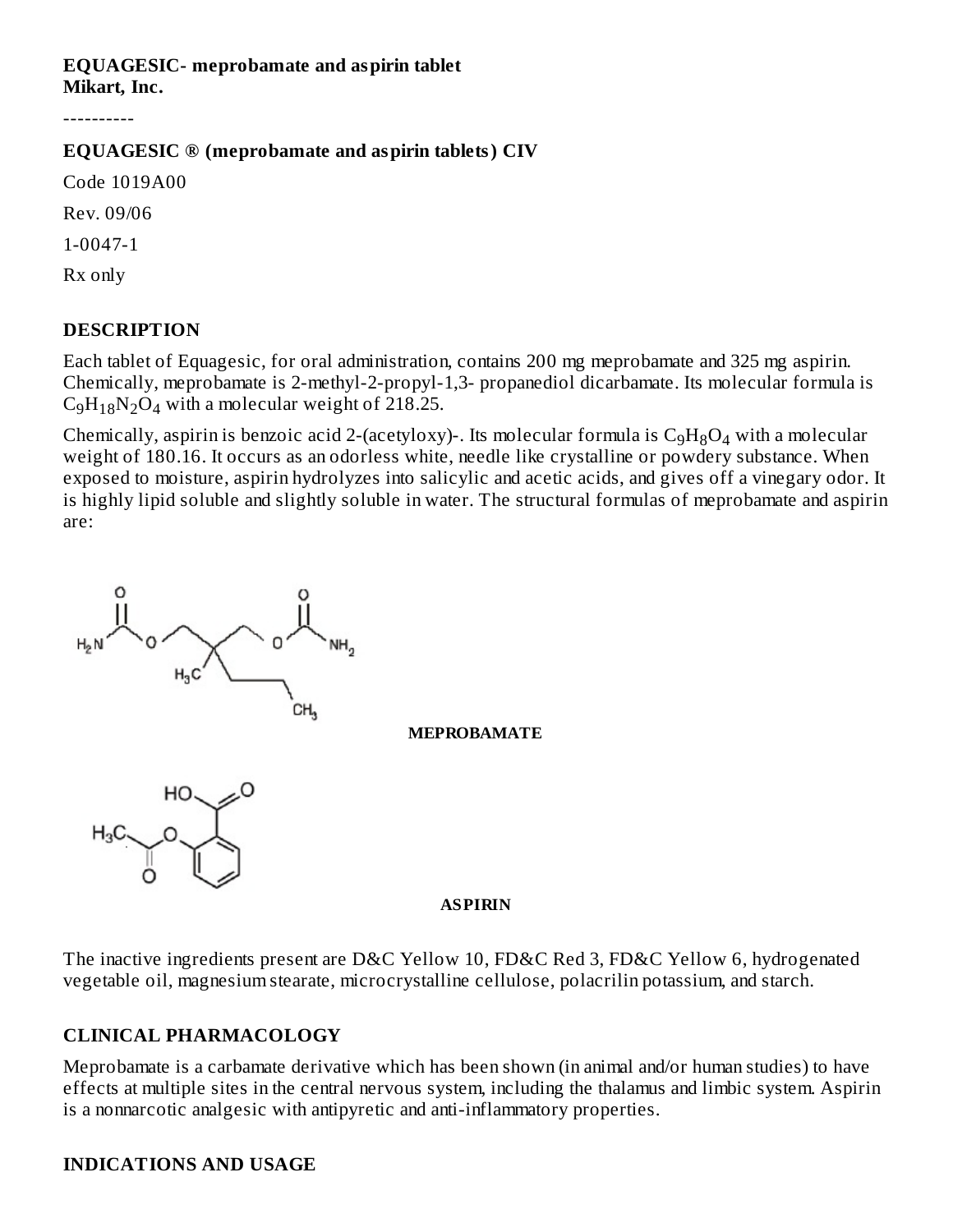As an adjunct in the short-term treatment of pain accompanied by tension and/or anxiety in patients with musculoskeletal disease. Clinical trials have demonstrated that in these situations relief of pain is somewhat greater than with aspirin alone. Equagesic is not intended for use longer than 10 days.

### **Contraindications**

# **Usage in Pregnancy and Lactation**

**An increas ed risk of congenital malformations associated with the us e of minor tranquilizers (meprobamate, chlordiazepoxide, and diazepam) during the first trimester of pregnancy has** been suggested in several studies. Because use of these drugs is rarely a matter of urgency, their **us e during this period should almost always be avoided.**

**Becaus e of the known effect of non-steroidal anti-inflammatory drugs (NSAIDs) on the fetal cardiovas cular system (closure of the ductus arteriosus), us e during the third trimester of pregnancy should be avoided. Salicylate products have also been associated with alterations in maternal and neonatal hemostasis mechanisms, decreas ed birth weight, and perinatal mortality. The possibility that a woman of childbearing potential may be pregnant at the time of institution of therapy should be considered. Patients should be advis ed that if they become pregnant during therapy or intend to become pregnant they should communicate with their physicians about the desirability of dis continuing the drug. Meprobamate pass es the placental barrier. It is pres ent both in umbilical-cord blood at or near maternal plasma levels and in breast milk of lactating mothers at concentrations two to four times that of maternal plasma. When us e of meprobamate is contemplated in breast-feeding patients, the drug's higher concentrations in breast milk as compared to maternal plasma levels should be considered.**

Equagesic is contraindicated in patients with acute intermittent porphyria and in patients with allergic or idiosyncratic reactions to aspirin, meprobamate, or related compounds, such as carbromal, carisoprodol, mebutamate, nonsteroidal anti-inflammatory drug products, salicylates, or tybamate. Equagesic is also contraindicated in patients with the syndrome of asthma, rhinitis, and nasal polyps. The aspirin component of Equagesic may cause severe angioedema, bronchospasm (asthma), or urticaria. Reye's syndrome: Aspirin should not be used in children or teenagers for viral infections, with or without fever, because of the risk of Reye's syndrome with concomitant use of aspirin in certain viral illnesses.

# **WARNINGS**

Equagesic should be prescribed cautiously and in small quantities to patients with suicidal tendencies.

*Additive Effects:* Since CNS-suppressant effects of meprobamate and alcohol or meprobamate and other psychotropic drugs may be additive, appropriate caution should be exercised with patients who take more than one of these agents simultaneously.

*Alcohol Warning:* Patients who consume three or more alcoholic drinks every day should be counseled about the bleeding risks involved with chronic, heavy alcohol use while taking aspirin.

*Coagulation Abnormalities:* Even low doses of aspirin can inhibit platelet function leading to an increase in bleeding time. This can adversely affect patients with inherited (hemophilia) or acquired (liver disease or vitamin K deficiency) bleeding disorders.

*Gastrointestinal Side Effects (GI)*: GI side effects include gross GI bleeding, heartburn, nausea, stomach pain, and vomiting. Although minor upper GI symptoms, such as dyspepsia, are common and can occur anytime during therapy, physicians should remain alert for signs of ulceration and bleeding, even in the absence of previous GI symptoms. Physicians should inform patients about the signs and symptoms of GI side effects and what steps to take if they occur.

*Peptic Ulcer Disease:* Patients with a history of active peptic ulcer disease should avoid using aspirin,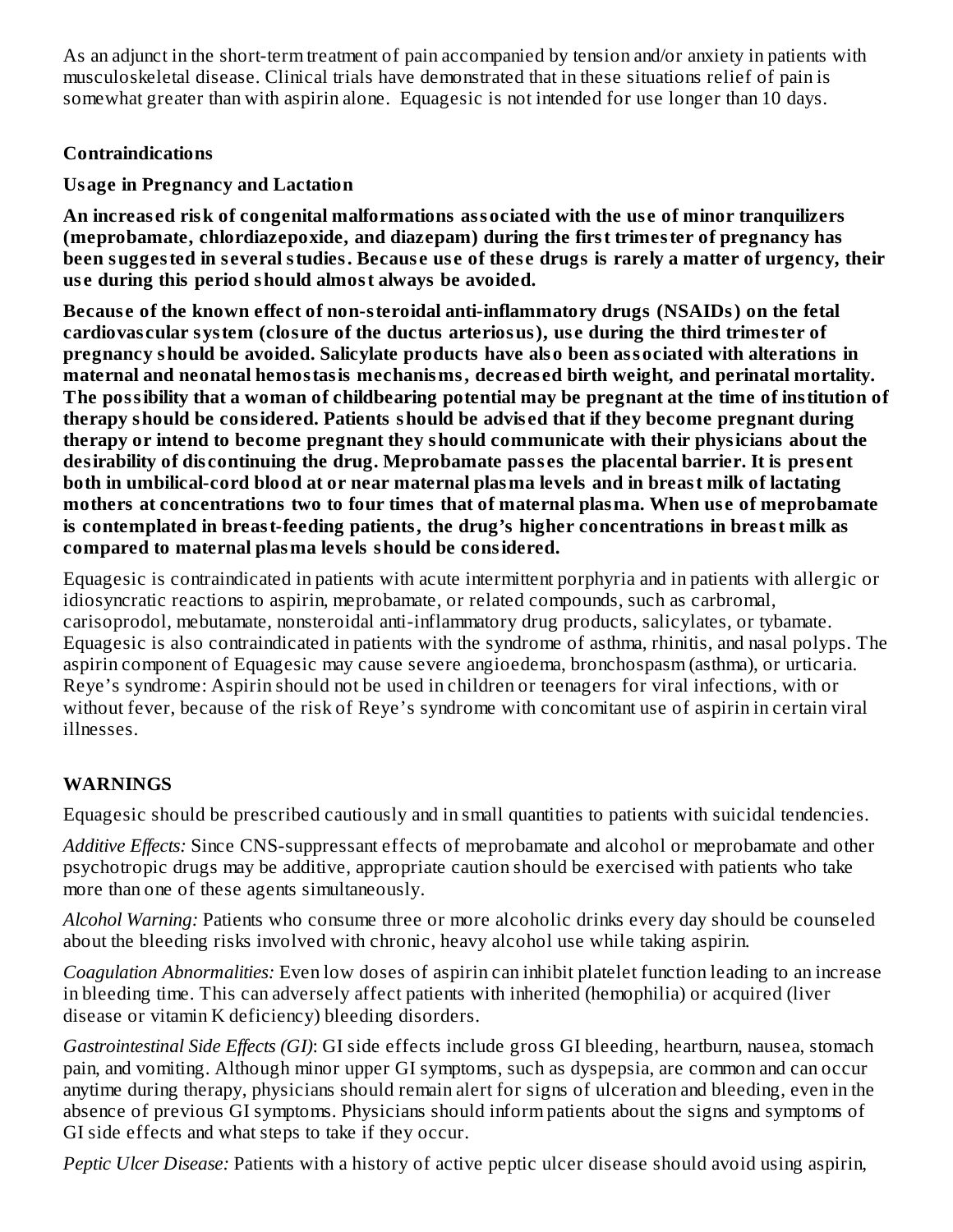which can cause gastric mucosal irritation and bleeding.

### *Potentially Hazardous Tasks*

Patients should be warned that meprobamate may impair the mental and/or physical abilities required for performance of potentially hazardous tasks, such as driving a motor vehicle or operating machinery. Such tasks should be avoided while taking this product.

# **PRECAUTIONS**

# **General**

Equagesic should be prescribed with caution in certain special-risk populations, such as elderly or debilitated patients and those with acute abdominal conditions, Addison's disease, coagulation disorders, elevated intracranial pressure, head injuries, hypothyroidism, impairment of liver or kidney function, prostatic hypertrophy, or urethral stricture. Meprobamate is metabolized in the liver and excreted by the kidney. To avoid its excess accumulation, caution should be exercised in the administration to patients with compromised liver or kidney function. Meprobamate occasionally may precipitate seizures in epileptic patients.

### *Information for Patients*

Patients should be informed that Equagesic contains aspirin and should not be taken by patients with an aspirin allergy.

Patients with a predisposition for gastrointestinal bleeding should be cautioned that concomitant use of medications containing aspirin and/or alcohol may have an additive effect in this regard.

### *Drug Interactions*

*Angiotensin Converting Enzyme (ACE) Inhibitors:* The hyponatremic and hypotensive effects of ACE inhibitors may be diminished by the concomitant administration of aspirin due to its indirect effect on the reninangiotensin conversion pathway.

*Acetazolamide:* Concurrent use of aspirin and acetazolamide can lead to high serum concentrations of acetazolamide (and toxicity) due to competition at the renal tubule for secretion.

*Alcohol, General Anesthetics, Narcotic Analgesics, Sedative Hypnotics, Tranquilizers such as Chlordiazepoxide, or Other CNS Depressants:* The effects of these substances may be enhanced, causing increased CNS depression.

*Anticoagulant Therapy (Heparin and Warfarin):* Patients on anticoagulation therapy are at increased risk for bleeding because of drug-drug interactions and the effect on platelets. Aspirin can displace warfarin from protein binding sites, leading to prolongation of both the prothrombin time and the bleeding time. Aspirin can increase the anticoagulant activity of heparin, increasing bleeding risk.

*Anticonvulsants:* Salicylates can displace protein-bound phenytoin and valproic acid, leading to a decrease in the total concentration of phenytoin and an increase in serum valproic acid levels.

*Beta Blockers:* The hypotensive effects of beta blockers may be diminished by the concomitant administration of aspirin due to inhibition of renal prostaglandins, leading to decreased renal blood flow and salt and fluid retention.

*Corticosteroids:* In patients receiving concomitant corticosteroids and chronic use of medications containing aspirin, withdrawal of corticosteroids may result in salicylism because corticosteroids enhance renal clearance of salicylates and their withdrawal is followed by return to normal rates of renal clearance.

*Diuretics:* The effectiveness of diuretics in patients with underlying renal or cardiovascular disease may be diminished by the concomitant administration of aspirin due to inhibition of renal prostaglandins,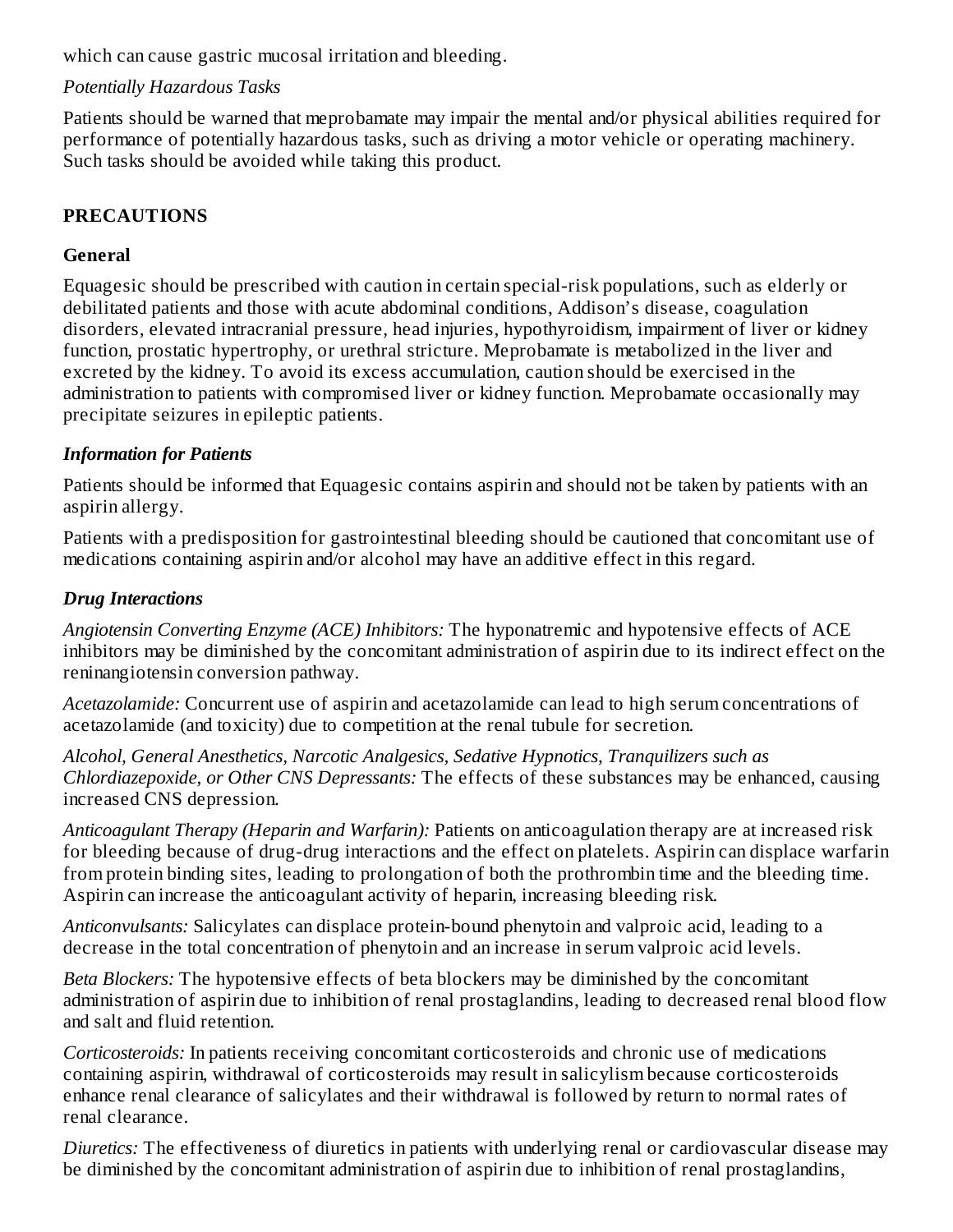leading to decreased renal blood flow and salt and fluid retention.

*6-Mercaptopurine and Methotrexate:* Bone marrow toxicity and blood dyscrasia may result from displacing these drugs from secondary binding sites, and in the case of methotrexate, also reducing its excretion.

*Nonsteroidal Anti-Inflammatory Drugs (NSAIDs):* The concurrent use of aspirin with other NSAIDs should be avoided because this may increase bleeding or lead to decreased renal function.

*Oral Hypoglycemics:* Moderate doses of aspirin may increase the effectiveness of oral hypoglycemic drugs, leading to hypoglycemia.

*Uricosuric Agents (Probenicid and Sulfinpyrazone):* Salicylates antagonize the uricosuric action, reducing their effectiveness in the treatment of gout. Aspirin competes with these agents for protein binding sites.

### *Laboratory Test Interactions*

Aspirin may interfere with the following laboratory determinations in blood: blood urea nitrogen, cholesterol, elevated hepatic enzymes including aspartate aminotransferase (AST), fasting blood glucose, hyperkalemia, prolonged bleeding time, protein, prothrombin time, serum amylase, serum creatinine, and uric acid. Aspirin may interfere with the following laboratory determinations in urine: 5 hydroxyindoleacetic acid, diacetic acid, Gerhardt ketone, glucose, proteinuria, uric acid, spectrophotometric detection of barbiturates, and vanillylmandelic acid (VMA).

# *Carcinogenesis, Mutagenesis Impairment of Fertility*

Administration of aspirin for 68 weeks at 0.5 percent in the feed of rats was not carcinogenic. In the Ames Salmonella assay, aspirin was not mutagenic; however, aspirin did induce chromosome aberrations in cultured human fibroblasts.

# *Pregnancy: Teratogenic Effects. Pregnancy Category X.*

# *See Contraindications*

# *Labor and Delivery*

Aspirin should be avoided during the third trimester of pregnancy and during labor and delivery because it can result in excessive blood loss at delivery. Prolonged gestation and prolonged labor due to prostaglandin inhibition have been reported.

# *Nursing Mothers*

Nursing mothers should avoid using aspirin because salicylate is excreted in breast milk. Use of high doses may lead to rashes, platelet abnormalities, and bleeding in nursing infants. Because of the potential for serious adverse reactions in nursing infants, a decision should be made whether to discontinue nursing or to discontinue the drug, taking into account the importance of the drug to the mother ( See also **Contraindications**).

# *Pediatric Use*

Safety and effectiveness have not been established for pediatric patients under the age of 12 years (See **Contraindications**).

# *Geriatric Use*

Clinical studies of meprobamate with aspirin did not include sufficient numbers of subjects aged 65 and over to determine whether they respond differently from younger subjects. In general, dose selection for an elderly patient should be cautious, usually starting at the low end of the dosing range, reflecting the greater frequency of decreased hepatic, renal, or cardiac function, and of concomitant disease or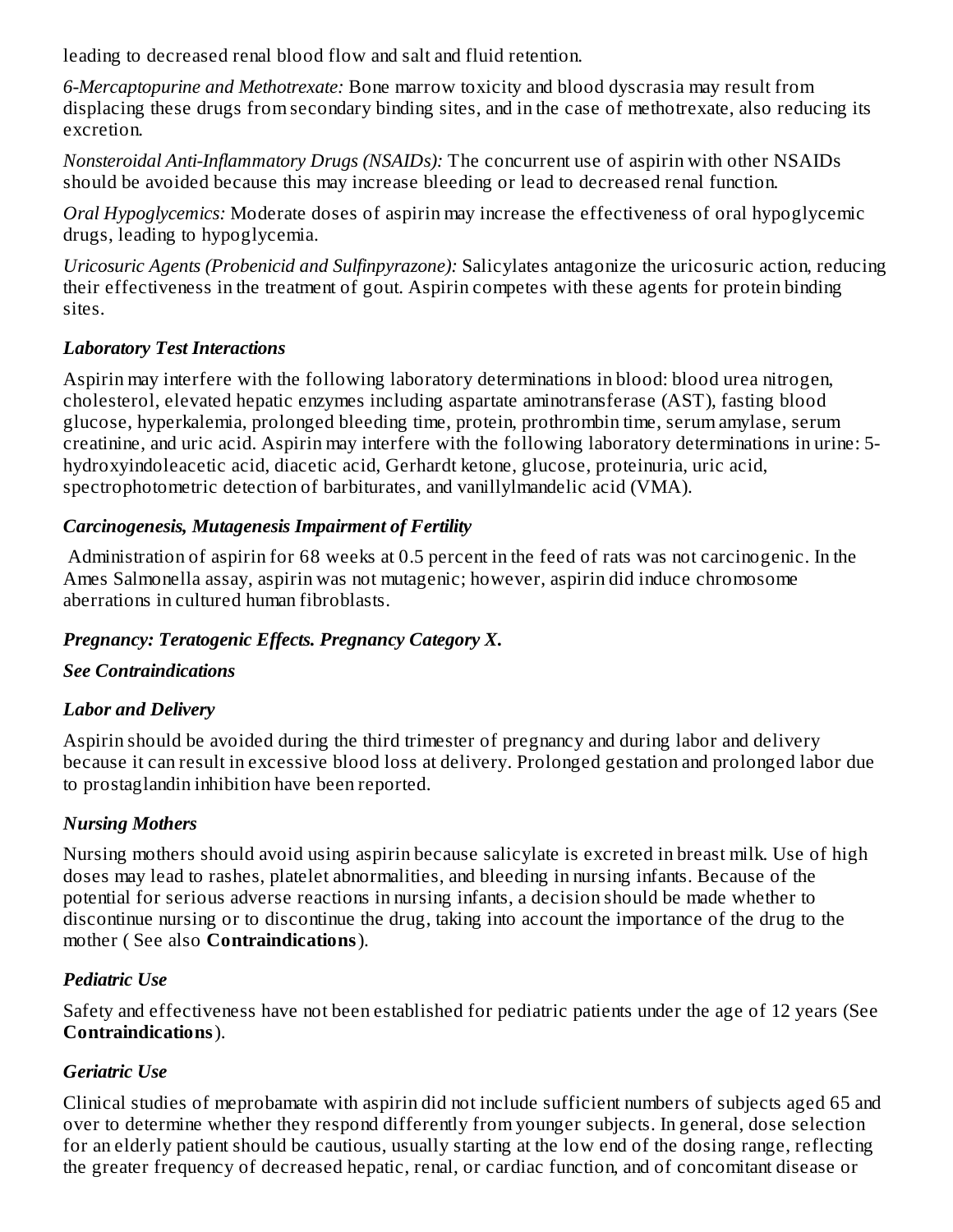other drug therapy.

### **Advers e Reactions**

*Body as a Whole*

Fever, hypothermia, thirst.

### *Allergic or Idiosyncratic*

Severe hypersensitivity reactions, including anaphylaxis, angioneurotic edema, anuria, asthma, bronchospasm, bullous dermatitis, chills, erythema multiforme, exfoliative erythroderma, laryngeal edema, oliguria, proctitis, purpura, Stevens-Johnson syndrome, stomatitis, and urticaria. Milder reactions are characterized by an itchy, erythematous maculopapular, or urticarial rash which may be generalized or confined to the groin. Other reactions have included acute nonthrombocytopenic purpura, adenopathy, cross-sensitivity between meprobamate/ mebutamate and meprobamate/carbromal, ecchymoses, eosinophilia, fixed-drug eruption with cross-reaction to carisoprodol, leukopenia, peripheral edema, and petechiae.

#### *Cardiovascular*

Various forms of arrhythmia, hypotension, palpitation, syncope, tachycardia, and transient ECG changes.

#### *Central Nervous System*

Agitation, ataxia, cerebral edema, coma, confusion, dizziness, drowsiness, dysphoria, euphoria, fast EEG activity, headache, impairment of visual accommodation, lethargy, overstimulation, paradoxical excitement, paresthesias, sedation, slurred speech, subdural or intracranial hemorrhage, seizures, vertigo, and weakness.

#### *Fluid and Electrolyte*

Dehydration, hyperkalemia, metabolic acidosis, and respiratory alkalosis.

#### *Gastrointestinal*

Abdominal pain, constipation, diarrhea, dyspepsia, epigastric discomfort, gastric distress, gastrointestinal bleeding, heartburn, hepatitis, nausea, pancreatitis, Reye's syndrome, transient elevations of hepatic enzymes, ulceration and perforation, and vomiting.

#### *Hematologic (see also "Allergic or Idiosyncratic")*

Agranulocytosis and aplastic anemia have been reported, although no causal relationship has been established, coagulopathy, disseminated intravascular coagulation, exacerbation of porphyric symptoms, hemolytic anemia, iron deficiency anemia, occult blood loss, prolongation of the prothrombin time, thrombocytopenia, and thrombocytopenic purpura.

*Musculoskeletal*

Rhabdomyolysis

*Metabolism*

Hyperglycemia and hypoglycemia

*Reproductive*

Prolonged pregnancy and labor, stillbirths, lower birth weight infants, and antepartum and postpartum bleeding.

#### *Respiratory*

Acute airway obstruction, hyperpnea, pulmonary edema, and tachypnea.

*Special Senses*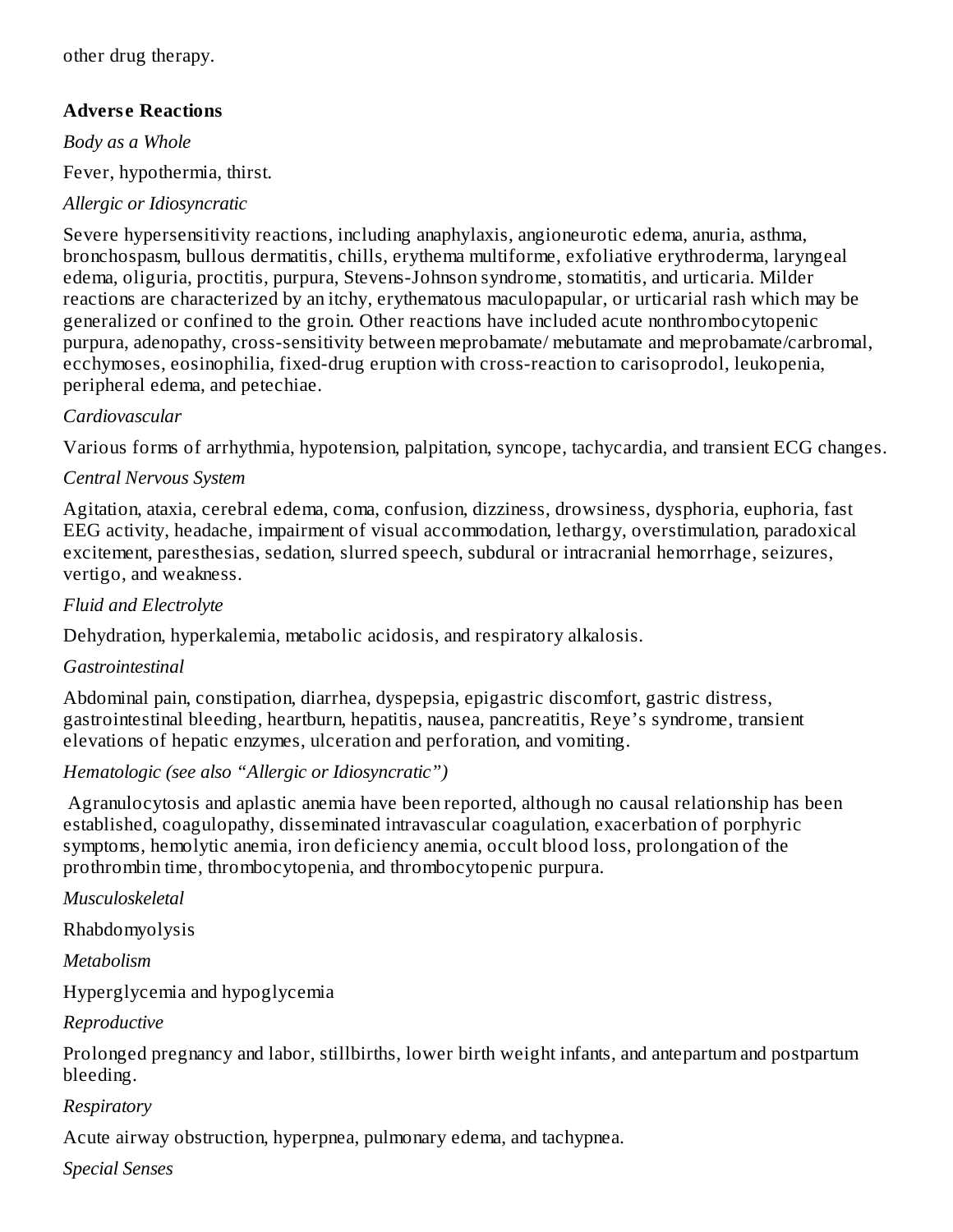Hearing loss and tinnitus.

### *Urogenital*

Interstitial nephritis, papillary necrosis, proteinuria, and renal insufficiency and failure.

### **Drug Abuse** and **Dependence**

Physical dependence, psychological dependence, and abuse have occurred. Chronic intoxication from prolonged ingestion of, usually, greater-than-recommended doses is manifested by ataxia, slurred speech, and vertigo. Therefore, careful supervision of dose and amounts prescribed is advised, as well as avoidance of prolonged administration, especially for alcoholics and other patients with a known propensity for taking excessive quantities of drugs. Sudden withdrawal of the drug after prolonged and excessive use may precipitate recurrence of preexisting symptoms, such as anorexia, anxiety, or insomnia, or withdrawal reactions, such as ataxia, confusional states, hallucinosis, muscle twitching, tremors, vomiting, and, rarely, convulsive seizures. Such seizures are more likely to occur in persons with central nervous system damage or preexistent or latent convulsive disorders. Onset of withdrawal symptoms occurs usually within 12 to 48 hours after discontinuation of meprobamate; symptoms usually cease within the next 12- to 48-hour period. When excessive dosage has continued for weeks or months, dosage should be reduced gradually over a period of 1 to 2 weeks rather than abruptly stopped. Alternatively, a long-acting barbiturate may be substituted, then gradually withdrawn.

# **Overdosage**

Treatment of overdose with Equagesic is essentially symptomatic and supportive. In cases where excessive doses of Equagesic have been taken, sleep ensues rapidly and blood pressure, pulse, and respiratory rates are reduced to basal levels. Any drug remaining in the stomach should be removed and symptomatic treatment given. After emesis and/or lavage, activated charcoal may reduce absorption of both aspirin and meprobamate. Should respiration or blood pressure become compromised, respiratory assistance, central nervous system stimulants, and pressor agents should be administered cautiously as indicated. Diuresis, osmotic (mannitol) diuresis, peritoneal dialysis, and hemodialysis have been used successfully in removing both aspirin and meprobamate. Alkalinization of the urine increases the excretion of salicylates. Careful monitoring of urinary output is necessary, and caution should be taken to avoid overhydration. Relapse and death, after initial recovery, have been attributed to incomplete gastric emptying and delayed absorption. Salicylate toxicity may result from acute ingestion (overdose) or chronic intoxication. Signs and symptoms include abdominal pain, acid-base disturbances with development of metabolic acidosis, convulsions, delirium, hyperpnea, hyperthermia, hypoprothrombinemia, restlessness, Tinnitus (ringing in the ears), and vomiting. The early signs of salicylic overdose (salicylism), including tinnitus, occur at plasma concentrations approaching 200 μg/mL. Plasma concentrations of aspirin above 300 μg/mL are clearly toxic. Severe toxic effects are associated with levels above 400 μg/mL. A single lethal dose of aspirin in adults is not known with certainty but death may be expected at 30 g. For real or suspected overdose, a Poison Control Center should be contacted immediately. Careful medical management is essential. In acute aspirin overdose, severe acid-base and electrolyte disturbances may occur and are complicated by hyperthermia and dehydration. Respiratory alkalosis occurs early while hyperventilation is present, but is quickly followed by metabolic acidosis. Treatment of aspirin overdose consists primarily of supporting vital functions, increasing salicylate elimination, and correcting the acid-base disturbance. Gastric emptying and/or lavage is recommended as soon as possible after ingestion, even if the patient has vomited spontaneously. After lavage and/or emesis administration of activated charcoal, as a slurry, is beneficial, if less than 3 hours have passed since ingestion. Charcoal adsorption should not be employed prior to emesis and lavage.

Severity of aspirin intoxication is determined by measuring the blood salicylate level. Acid-base status should be closely followed with serial blood gas and serum pH measurements. Fluid and electrolyte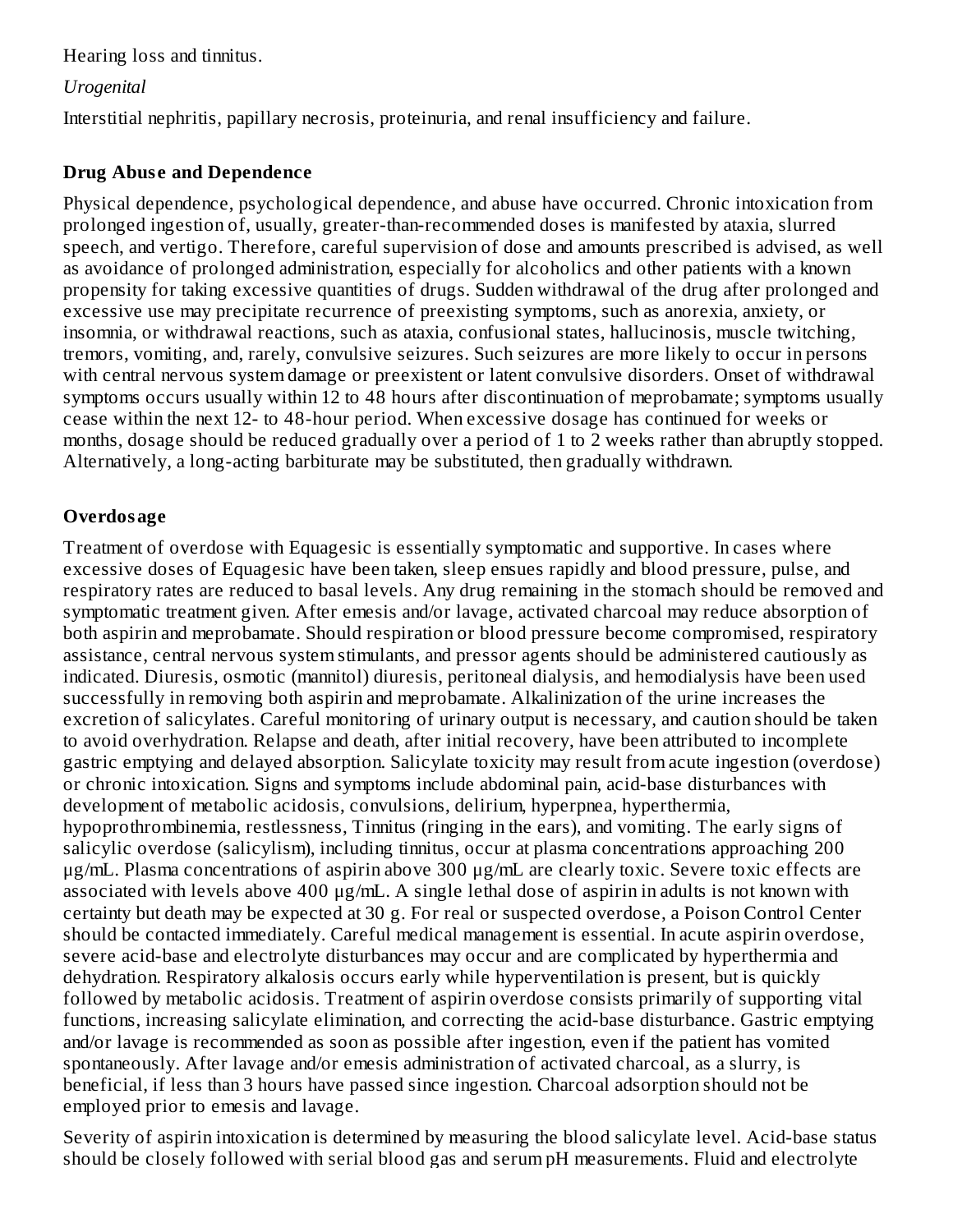balance should also be maintained. In severe cases, hyperthermia and hypovolemia are the immediate threats to life. Children should be sponged with tepid water. Replacement fluid should be administered intravenously and augmented with correction of acidosis. Plasma electrolytes and pH should be monitored to promote alkaline diuresis of salicylate if renal function is normal. Infusion of glucose may be required to control hypoglycemia.

Hemodialysis and peritoneal dialysis can be performed to reduce the body drug content. In patients with renal insufficiency or in cases of life-threatening intoxication, dialysis is usually required. Exchange transfusion may be indicated in infants and young children. Suicidal attempts with meprobamate have resulted in ataxia, coma, drowsiness, lethargy, shock, stupor, and respiratory and vasomotor collapse. Some suicidal attempts have been fatal. The following data have been reported in the literature and from other sources. These data are not expected to correlate with each case (considering factors such as individual susceptibility and length of time from ingestion to treatment) but represent the usual ranges reported. Acute simple overdose (meprobamate alone): Death has been reported with ingestion of as little as 12 grams meprobamate and survival with as much as 40 grams.

#### BLOOD LEVELS

0.5 to 2 mg percent represents the usual blood-level range of meprobamate after therapeutic doses. 3 to 10 mg percent usually corresponds to findings of mild to moderate symptoms of overdosage, such as stupor or light coma. 10 to 20 mg percent usually corresponds to deeper coma, requiring more intensive treatment. Some fatalities occur. At levels greater than 20 mg percent, more fatalities than survivals can be expected. Acute combined overdose (meprobamate with other CNS psychotropic drugs or alcohol): Since effects can be additive, a history of ingestion of a low dose of meprobamate plus any of these compounds (or of a relatively low blood or tissue level) cannot be used as a prognostic indicator.

#### **Dosage and Administration**

The usual dosage of Equagesic is one or two tablets, each tablet containing meprobamate, 200 mg, and aspirin, 325 mg, orally 3 to 4 times daily as needed for the relief of pain when tension or anxiety is present. Equagesic is not recommended for patients 12 years of age and under.

#### **How Supplied**

Equagesic $^{\circledR}$  (meprobamate and aspirin tablets) Tablets, 200 mg meprobamate and 325 mg aspirin, are available as follows: NDC 10551-091-10, pink and yellow, double-layer, round, scored tablet marked "LP" and "91", in bottles of 100 tablets.

**Store at controlled room temperature, 20°-25°C (68°-77°F).**

**Protect from moisture.**

**Keep tightly clos ed.**

**Protect from light.**

**Dispens e in light-resistant, tight container.**

Manufactured for:

**Leitner Pharmaceuticals™, LLC**

Bristol, TN 37620

www.leitnerpharma.com

Manufactured by:

**Mikart, Inc**.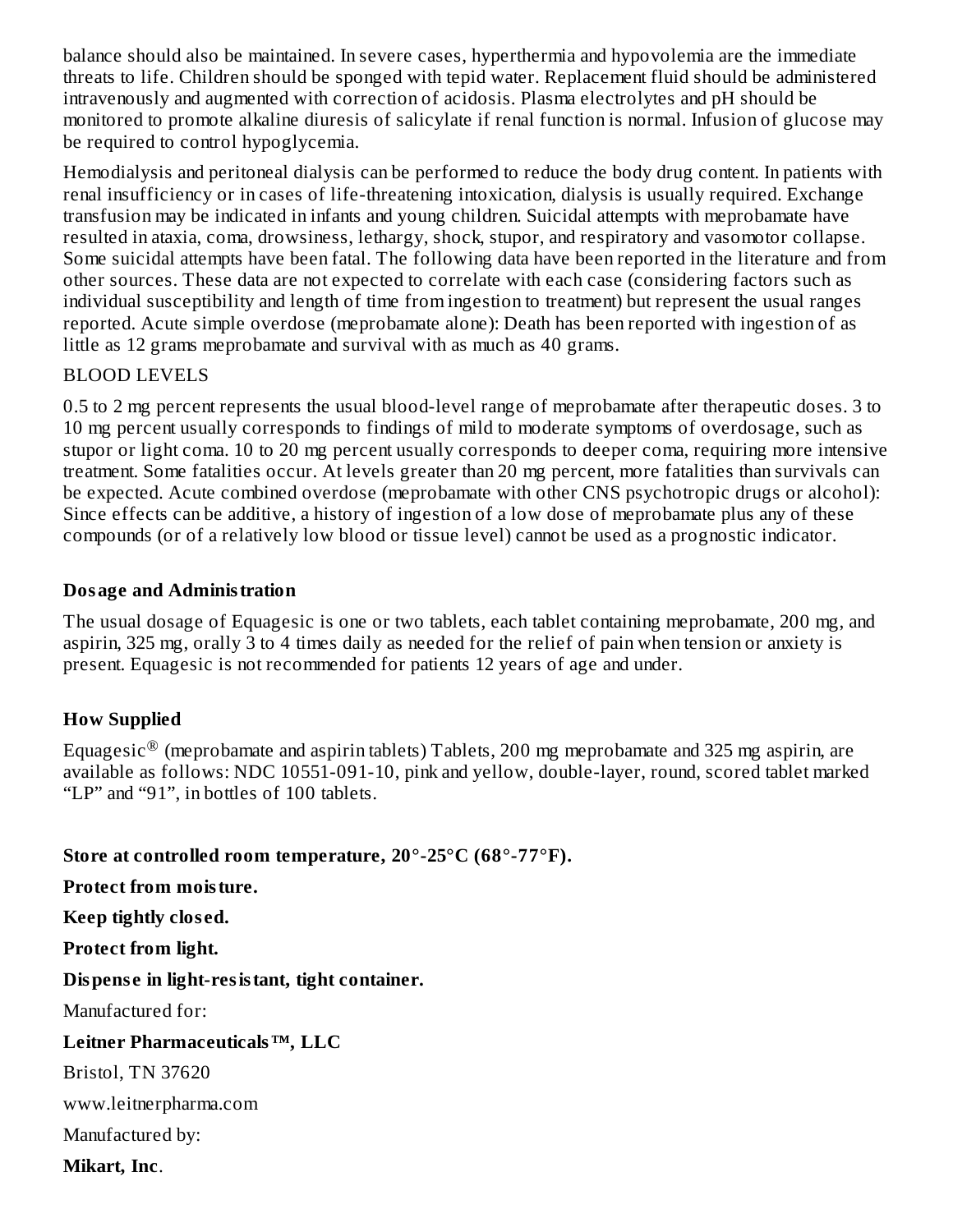Atlanta, GA 30318

1019A00

09/06

1-0047-1

| <b>EQUAGESIC</b><br>meprobamate and aspirin tablet             |                                               |             |                             |  |               |                           |  |
|----------------------------------------------------------------|-----------------------------------------------|-------------|-----------------------------|--|---------------|---------------------------|--|
| <b>Product Information</b>                                     |                                               |             |                             |  |               |                           |  |
| Product Type                                                   | HUMAN PRESCRIPTION DRUG<br>Item Code (Source) |             |                             |  | NDC:10551-091 |                           |  |
| <b>Route of Administration</b>                                 | ORAL                                          |             |                             |  |               |                           |  |
|                                                                |                                               |             |                             |  |               |                           |  |
| <b>Active Ingredient/Active Moiety</b>                         |                                               |             |                             |  |               |                           |  |
| <b>Ingredient Name</b><br><b>Basis of Strength</b>             |                                               |             |                             |  |               | Strength                  |  |
| meprobamate (UNII: 9I7LNY769Q) (meprobamate - UNII:9I7LNY769Q) |                                               |             |                             |  |               | 200 mg                    |  |
| aspirin (UNII: R16CO5Y76E) (aspirin - UNII:R16CO5Y76E)         |                                               |             |                             |  |               | 325 mg                    |  |
|                                                                |                                               |             |                             |  |               |                           |  |
| <b>Inactive Ingredients</b>                                    |                                               |             |                             |  |               |                           |  |
| <b>Ingredient Name</b>                                         |                                               |             |                             |  | Strength      |                           |  |
| D&C Yellow 10 ()                                               |                                               |             |                             |  |               |                           |  |
| <b>FD&amp;C</b> Red 3 ()                                       |                                               |             |                             |  |               |                           |  |
| FD&C Yellow 6 ()                                               |                                               |             |                             |  |               |                           |  |
| hydrogenated vegetable oil ()                                  |                                               |             |                             |  |               |                           |  |
| magnesium stearate (UNII: 70097M6I30)                          |                                               |             |                             |  |               |                           |  |
| microcrystalline cellulose ()                                  |                                               |             |                             |  |               |                           |  |
| polacrilin potassium ()                                        |                                               |             |                             |  |               |                           |  |
| starch $()$                                                    |                                               |             |                             |  |               |                           |  |
|                                                                |                                               |             |                             |  |               |                           |  |
| <b>Product Characteristics</b>                                 |                                               |             |                             |  |               |                           |  |
| Color                                                          | YELLOW, PINK<br><b>Score</b>                  |             |                             |  | 2 pieces      |                           |  |
| <b>Shape</b>                                                   | <b>ROUND</b>                                  | <b>Size</b> |                             |  | 11mm          |                           |  |
| <b>Flavor</b>                                                  |                                               |             | <b>Imprint Code</b>         |  | LP;91         |                           |  |
| <b>Contains</b>                                                |                                               |             |                             |  |               |                           |  |
| Coating                                                        | false                                         |             | <b>Symbol</b>               |  |               | false                     |  |
|                                                                |                                               |             |                             |  |               |                           |  |
| <b>Packaging</b>                                               |                                               |             |                             |  |               |                           |  |
| <b>Item Code</b><br>#                                          | <b>Package Description</b>                    |             | <b>Marketing Start Date</b> |  |               | <b>Marketing End Date</b> |  |
| 1 NDC:10551-091-10                                             | 100 in 1 BOTTLE, PLASTIC                      |             |                             |  |               |                           |  |